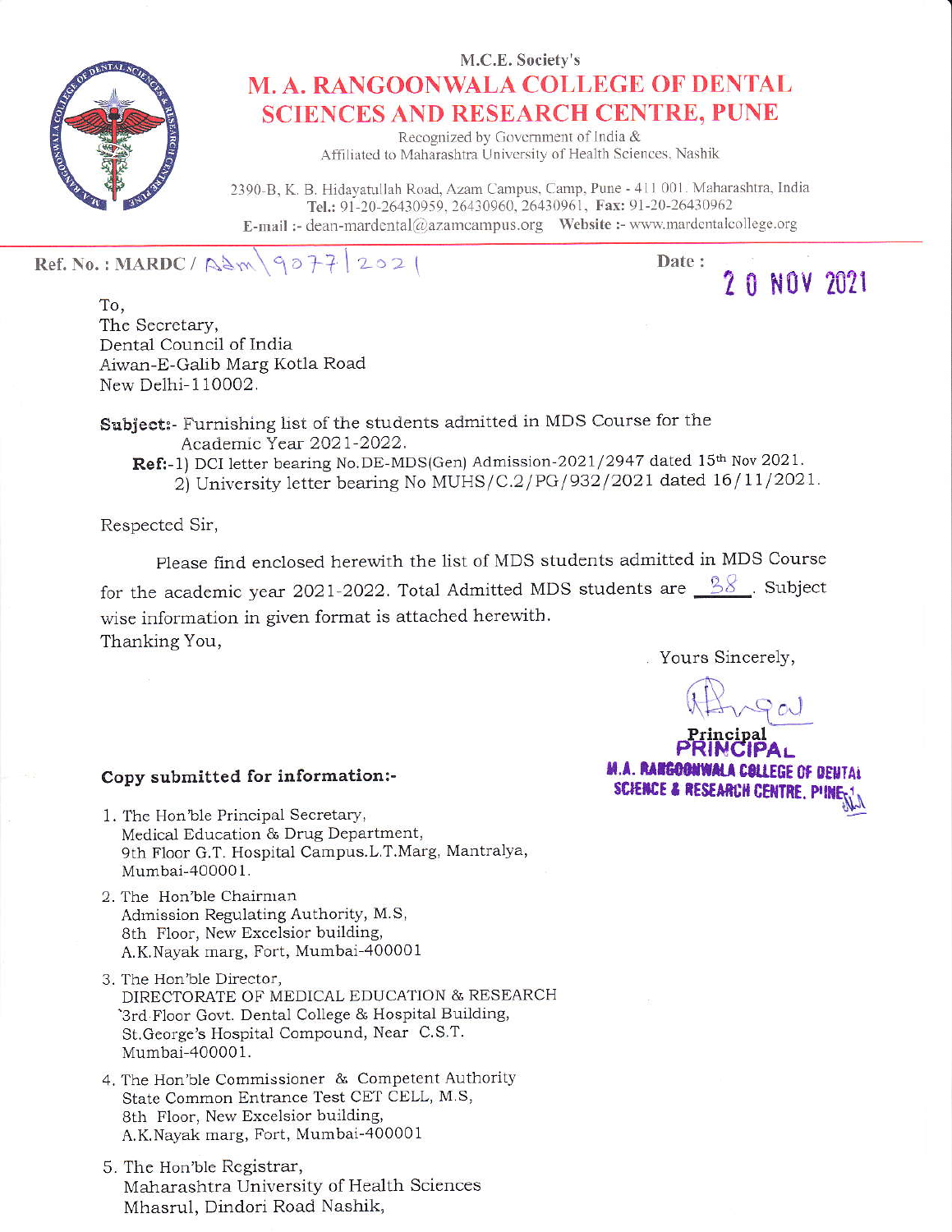Session :2021-2022 - First Half

College : M.C.E.S., M. A. Rangoonwala Dental College of Dental Sciences & Research Centre, Pune

**CUT-OFF-DATE REPORT OF ADMISSION** 

## BA0009-M.C.E.S., M. A. Rangoonwala Dental College of Dental Sciences & Research Centre, Pune

|                  | M.D.S. (PROSTHODONTICS AND CROWN AND BRIDGE)         | Total Seats = 6 | Admitted Seats =     | Vacant Seats = 0 |                       |                            |                            |                      |                                  |                                       |         |
|------------------|------------------------------------------------------|-----------------|----------------------|------------------|-----------------------|----------------------------|----------------------------|----------------------|----------------------------------|---------------------------------------|---------|
| Sr <sub>No</sub> | Name of the Student as per<br>Last Qualifying Degree | Mobile          | Admission<br>Date of | Type of Quota    | <b>Domicile State</b> | Category of the<br>Student | Admitted under<br>Category | Caste<br>Certificate | Caste<br>Validity<br>Certificate | Non<br>Creamy<br>Layer<br>Certificate | Remarks |
|                  | SIRKOT AHMED IBRAHIM                                 | 8975353114      | 06-10-2021           |                  |                       | <b>OPEN</b>                | <b>OPEN</b>                |                      |                                  |                                       |         |
|                  | KHAN SUMAIYA ABU FUROUAN                             | 9867640699      | 26-10-2021           | Minority         | Maharashtra           | OPEN                       | <b>OPEN</b>                |                      |                                  |                                       |         |
|                  | KHAN AMIR MATIULLAH                                  | 8691869115      | 26-10-2021           | Minority         | Maharashtra           | <b>OPEN</b>                | OPEN                       |                      |                                  |                                       |         |
|                  | TAMBOLI ALFIYA JAVID                                 | 7977560087      | 09-11-2021           |                  |                       | <b>OPEN</b>                | <b>OPEN</b>                |                      |                                  |                                       |         |
|                  | NAIK RUTIKA RUSHIKESH                                | 8850861813      | 09-11-2021           |                  |                       | <b>OPEN</b>                | <b>OPEN</b>                |                      |                                  |                                       |         |
|                  | SHAIKH ZOHA MOHAMMAD KHALIL                          | 9004335669      | 10-11-2021           |                  |                       | <b>OPEN</b>                | <b>OPEN</b>                |                      |                                  |                                       |         |

|        | M.D.S. (CONSERVATIVE DENTISTRY AND ENDODONTICS)      | $Total Sets = 6$ | 6<br>Admitted Seats = | Vacant Seats = 0 |                |                            |                            |       |                                  |                                                                                                    |         |
|--------|------------------------------------------------------|------------------|-----------------------|------------------|----------------|----------------------------|----------------------------|-------|----------------------------------|----------------------------------------------------------------------------------------------------|---------|
| Sr No. | Name of the Student as per<br>Last Qualifying Degree | Mobile           | Admission<br>Date of  | Type of Quota    | Domicile State | Category of the<br>Student | Admitted under<br>Category | Caste | Caste<br>Validity<br>Certificate | $\begin{array}{c}\n\text{Non} \\ \text{Creamy} \\ \text{Layer} \\ \text{Certificate}\n\end{array}$ | Remarks |
|        | PINJARI NADEEM BADRODDIN                             | 8208802796       | 06-10-2021            |                  |                | OBC                        | OBC                        |       |                                  |                                                                                                    |         |
|        | SHAIKH SAIMA ANJUM SAEED                             | 7276485958       | 06-10-2021            |                  |                | EWS                        | EWS                        |       |                                  |                                                                                                    |         |
|        | MOMIN AYESHA TAISIN                                  | 7028133667       | 26-10-2021            |                  |                | OBC                        | OBC                        |       |                                  |                                                                                                    |         |
|        | SALUNKHE SAURABH SURESH                              | 8275177991       | 08-11-2021            |                  |                | <b>OPEN</b>                | <b>OPEN</b>                |       |                                  |                                                                                                    |         |
|        | GAIKWAD AKSHAY ARUN                                  | 9822195885       | 10-11-2021            |                  |                | <b>OPEN</b>                | <b>OPEN</b>                |       |                                  |                                                                                                    |         |
|        | KATAKWAR TANIYA DINESH                               | 8177954947       | 10-11-2021            |                  |                | <b>OPEN</b>                | <b>OPEN</b>                |       |                                  |                                                                                                    |         |

|        | <b>4.D.S. (PERIODONTOLOGY)</b> | Total Seats = $6$ Admitted Seats = $6$ Vacant Seats = $0$ |           |                      |           |                |                            |                            |                      |                                  |                                       |         |
|--------|--------------------------------|-----------------------------------------------------------|-----------|----------------------|-----------|----------------|----------------------------|----------------------------|----------------------|----------------------------------|---------------------------------------|---------|
| ir No. |                                | Name of the Student as per<br>Last Qualifying Degree      | Mobile    | Date of<br>Idmission | e of Quot | Domicile State | -ategory of the<br>Student | 'dmitted under<br>Category | Caste<br>Certificate | Caste<br>Validity<br>Certificate | Non<br>Creamy<br>Layer<br>Certificate | 'emarks |
|        | AWANT NASHRAH RAFIQ AHMEI      |                                                           | 446263626 | 17-10-2021           |           |                | PEN                        | <b>JPEN</b>                |                      |                                  |                                       |         |

Print Date:20-11-21 05:30:51 PM

Page 1/3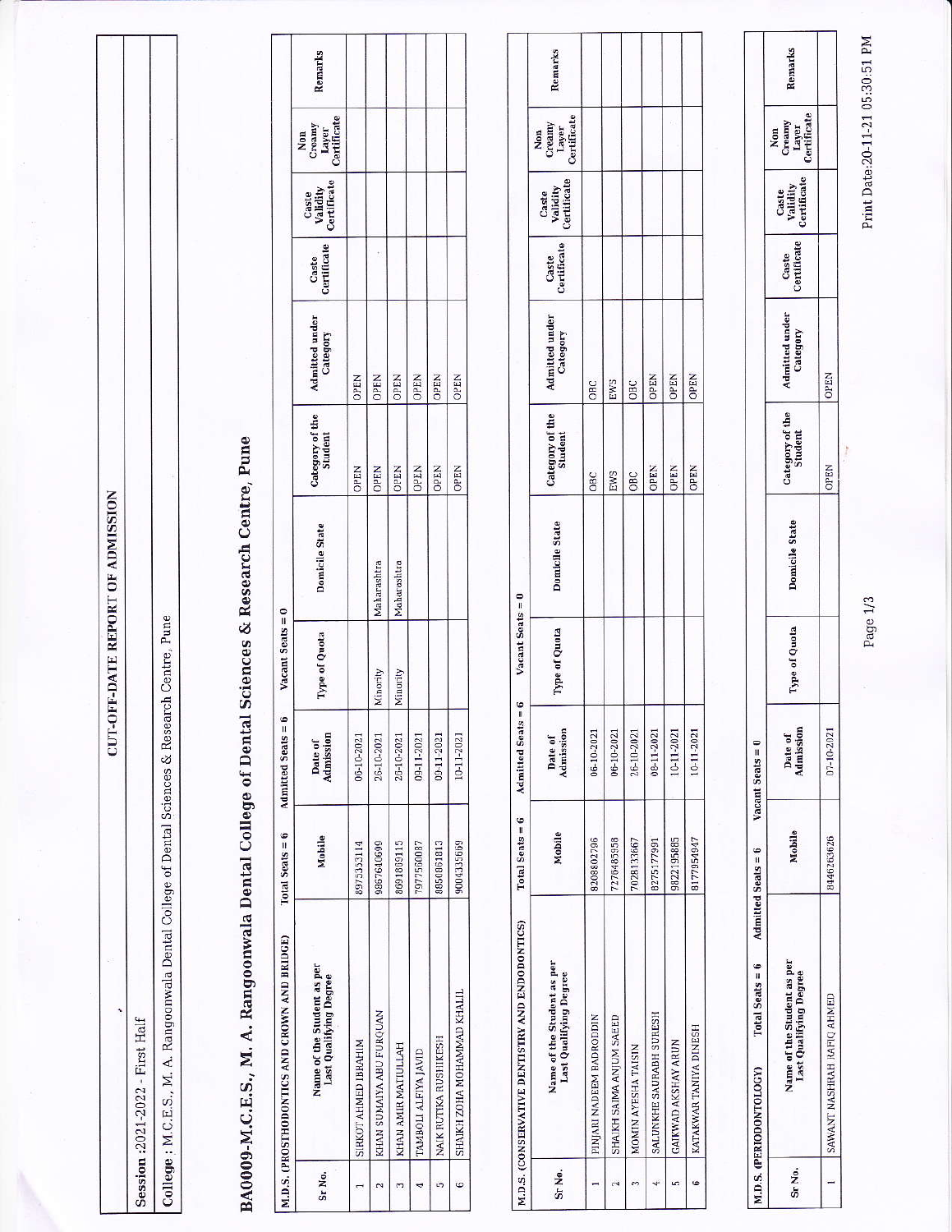| KAZI ARSHEEN AJAJ             | 9921321421 | 25-10-2021 | <b>OPEN</b> | <b>OPEN</b> |  |
|-------------------------------|------------|------------|-------------|-------------|--|
| NERKAR SAKSHI KAILAS          | 7972981267 | 08-11-2021 | <b>OPEN</b> | <b>OPEN</b> |  |
| <b>JIVANE RUTUJA NILKANTH</b> | 7875019387 | 02-11-2021 | EWS         | EWS         |  |
| LANGADE NEHA YOGESH           | 7387699776 | 20-11-2021 | <b>OPEN</b> | <b>OPEN</b> |  |
| NANAL PRATHAMESH DINESH       | 9167682548 | 20-11-2021 | <b>OPEN</b> | <b>OPEN</b> |  |

|        | Total Seats $= 6$<br>M.D.S. (ORAL AND MAXILLOFACIAL SURGERY) | Admitted Seats = 6 |                      | acant Seats = 0 |                       |                            |                            |                      |                                  |                                       |         |
|--------|--------------------------------------------------------------|--------------------|----------------------|-----------------|-----------------------|----------------------------|----------------------------|----------------------|----------------------------------|---------------------------------------|---------|
| Sr No. | Name of the Student as per<br>Last Qualifying Degree         | Mobile             | Admission<br>Date of | Type of Quota   | <b>Domicile State</b> | Category of the<br>Student | Admitted under<br>Category | Caste<br>Certificate | Caste<br>Validity<br>Certificate | Non<br>Creamy<br>Layer<br>Certificate | Remarks |
|        | YASHMIN PARVEEN K M AFTABULLAH                               | 9706060894         | 02-11-2021           |                 |                       | <b>OPEN</b>                | <b>OPEN</b>                |                      |                                  |                                       |         |
|        | SHAIKH ZAID MAZHAR                                           | 9011673453         | 01-11-2021           |                 |                       | <b>OPEN</b>                | <b>OPEN</b>                |                      |                                  |                                       |         |
|        | SHAIKH NOOR-UM-MUNAMAH MOHAMMAD YUNUS                        | 9004811106         | 08-11-2021           |                 |                       | <b>OPEN</b>                | <b>OPEN</b>                |                      |                                  |                                       |         |
|        | NAVALE AVIRAT SUBHASH                                        | 9823813781         | 09-11-2021           |                 |                       | <b>OPEN</b>                | <b>OPEN</b>                |                      |                                  |                                       |         |
|        | KHAN ALIYA AYUB                                              | 8999081325         | 09-11-2021           |                 |                       | OBC                        | <b>OBC</b>                 |                      |                                  |                                       |         |
|        | <b>JAGTAP POOJA PRADEEP</b>                                  | 9665576396         | 09-11-2021           |                 |                       | <b>OPEN</b>                | <b>OPEN</b>                |                      |                                  |                                       |         |

|                  | M.D.S. (ORTHODONTICS AND DENTOFACIAL ORTHOPAEDICS)   | Total Seats $= 6$ | Admitted             | $Seats = 6$   | Vacant Seats = 0      |                 |                                   |                      |                                  |                                       |         |
|------------------|------------------------------------------------------|-------------------|----------------------|---------------|-----------------------|-----------------|-----------------------------------|----------------------|----------------------------------|---------------------------------------|---------|
| Sr <sub>No</sub> | Name of the Student as per<br>Last Qualifying Degree | Mobile            | Admission<br>Date of | Type of Quota | <b>Domicile State</b> | Category of the | <b>Admitted under</b><br>Category | Caste<br>Certificate | Caste<br>Validity<br>Certificate | Non<br>Creamy<br>Layer<br>Certificate | Remarks |
|                  | RAMPURI SAKINA ABBAS                                 | 9890332407        | 08-10-2021           |               |                       | <b>OPEN</b>     | <b>OPEN</b>                       |                      |                                  |                                       |         |
|                  | KHAN AZMATAZHA SHAREQUEMOHAMMAD                      | 8668739153        | 07-10-2021           |               |                       | EWS             | EWS                               |                      |                                  |                                       |         |
|                  | SAYED FEHMEEN ANWAR MOHD ZAHEER                      | 9664280057        | 29-10-2021           |               |                       | EWS             | EWS                               |                      |                                  |                                       |         |
|                  | PATIL SAGAR RAJESH                                   | 9527306585        | 08-11-2021           |               |                       | <b>OBC</b>      | <b>OBC</b>                        |                      |                                  |                                       |         |
|                  | NIMKAR SHUBHAM SURESH                                | 8421509634        | 09-11-2021           |               |                       | OBC             | OBC                               |                      |                                  |                                       |         |
|                  | CHAUDHARY TAHREEM MOHARAM ALI                        | 8208310645        | 19-11-2021           |               |                       | <b>OPEN</b>     | <b>OPEN</b>                       |                      |                                  |                                       |         |
|                  |                                                      |                   |                      |               |                       |                 |                                   |                      |                                  |                                       |         |

|                   | M.D.S. (ORAL MEDICINE AND RADIOLOGY)                        | $Total Seats = 6$ | Admitted Seats $= 2$ |                      | Vacant Seats = /     |                       |                 |                      |                      |                                                               |                     |         |
|-------------------|-------------------------------------------------------------|-------------------|----------------------|----------------------|----------------------|-----------------------|-----------------|----------------------|----------------------|---------------------------------------------------------------|---------------------|---------|
| Sr <sub>No.</sub> | Name of the Student as per<br><b>Last Qualifying Degree</b> |                   | Mobile               | Admission<br>Date of | <b>Type of Quota</b> | <b>Domicile State</b> | Category of the | Admitted under   Ce. | Caste<br>Certificate | Caste Non Creamy<br>Validity Layer<br>Certificate Certificate | Non Creamy<br>Layer | Remarks |
|                   | KHAN HEENA NAZ ATEEQ RAZA                                   |                   | 7972496534           | 08-10-2021           |                      |                       | EWS             | <b>EWS</b>           |                      |                                                               |                     |         |
|                   | BAVISKAR ROZA RAJKUMAR                                      |                   | 8767939148           | 25-10-2021           |                      |                       | SC              | SC                   |                      |                                                               |                     |         |

Print Date:20-11-21 05:30:51 PM

Page 2/3